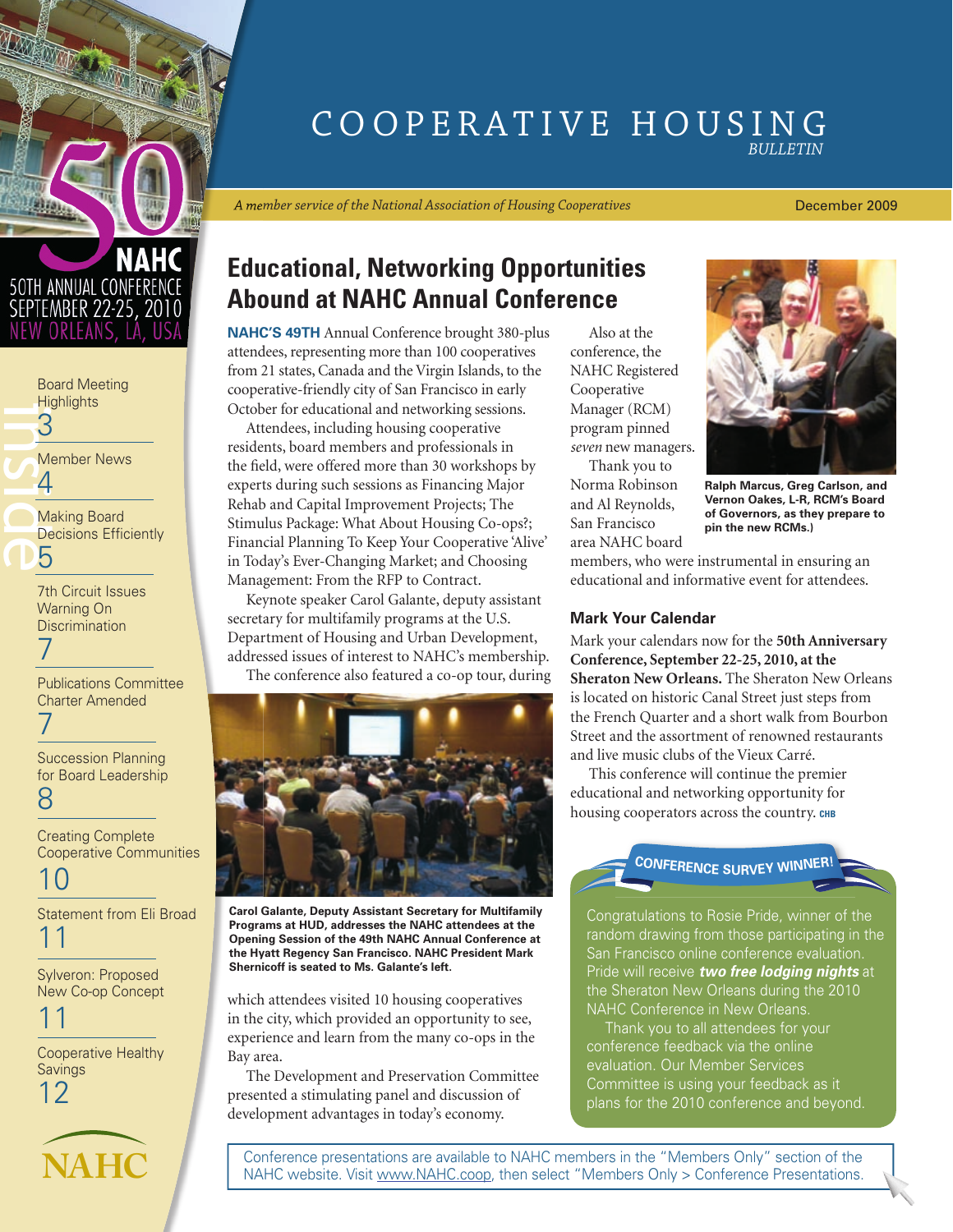## Cooperative Housing *Bulletin*

Roger Willcox

CONTRIBUTING EDITOR Herb Fisher

#### Letters to the Editor are welcome! Send to Willcoxr@juno.com.

*The Cooperative Housing Bulletin* is published by the National Association of Housing Cooperatives. The Publications Committee provides the Editors. Other Committee members are Joel Welty, Ralph Marcus, Doug Kleine, Pegg Mullinix and Suzanne Egan *ex officio.*

The opinions expressed in this publication are those of the authors and not necessarily those of the Association. This publication is distributed with the understanding that the publisher is not engaged in rendering legal, accounting, or other professional services. If legal advice or other expert assistance is required, the services of a competent professional should be sought.

Acceptance of advertising by the *Cooperative Housing Bulletin* does not imply endorsement of the product or services advertised.

Address inquiries, manuscripts, news items, reprint permission, and responses to: Editor, NAHC, 1444 I Street, NW, Suite 700, Washington, DC 20005-6542, phone 202/737-0797, fax 202/216-9646, website: www.coophousing.org, email: info@coophousing.org.

© 2010 by the National Association of Housing Cooperatives ISSN 0097-9759



#### **About NAHC**

The National Association of Housing Cooperatives is a nonprofit national federation of housing cooperatives, other resident-owned or -controlled housing, professionals, organizations, and individuals interested in promoting cooperative housing communities. Incorporated in 1960, NAHC supports the nation's more than a million families living in cooperative housing by representing co-ops in Washington, DC, and providing education, service, and information to co-ops.

#### **Mission Statement**

To represent, inform, perpetuate, serve, and inspire the nation's housing co-ops.

## **NAHC Board of Directors 2009-2010**

| <b>President</b>          | Mark Shernicoff    |                 | Elected 2011           |                        |                    |
|---------------------------|--------------------|-----------------|------------------------|------------------------|--------------------|
| <b>Secretary</b>          |                    | Ralph J. Marcus |                        | Elected 2010           |                    |
| <b>Treasurer</b>          |                    | Linda Brockway  |                        | Elected 2012           |                    |
| <b>Vice President</b>     |                    | Vernon Oakes    |                        | Elected 2010           |                    |
| <b>President Emeritus</b> |                    | Roger Willcox   |                        | Elected 2011           |                    |
| <b>Directors</b>          |                    |                 |                        |                        |                    |
| <b>Richard Berendson</b>  | Appointed by MAHC  |                 |                        | <b>Beverly Oulette</b> | Appointed by CSI   |
| Jackie Brown              | Elected 2012       |                 | <b>Randall Pentiuk</b> |                        | Appointed by MAHC  |
| <b>Greg Carlson</b>       | Appointed by FNYHC |                 | Alfred Reynolds        |                        | Elected 2012       |
| <b>William Eaton</b>      | Appointed by NJFHC |                 | Norma Robinson         |                        | Appointed by CAHC  |
| Annie Hill                | Appointed by PAHC  |                 | Mary Ann Rothman       |                        | Appointed by CNYC  |
| Patricia Jacobs           | Appointed by CSI   |                 | Mona Shyman            |                        | Elected 2011       |
| Eugene Jones              | Elected 2011       |                 | Paul Solomon           |                        | Elected 2010       |
| Robert Kirkpatrick        | Appointed by MAHC  |                 | Stephen Somuah         |                        | Elected 2011       |
| Charlotte Lann            | Appointed by CSI   |                 | Hope Turner            |                        | Elected 2010       |
| Barbara Loatman           | Elected 2012       |                 | <b>Ruthie Wilder</b>   |                        | Appointed by PAHC  |
| <b>Bill Magee</b>         | Elected 2012       |                 | Kimalee Williams       |                        | Appointed by CHANE |
| Barbara Meskunas          | Elected 2010       |                 |                        |                        |                    |

#### **Member Association Abbreviations**

| <b>CAHC</b>  | <b>California Association of Housing Cooperatives</b>      |
|--------------|------------------------------------------------------------|
| <b>CNYC</b>  | Council of New York Cooperatives & Condominiums            |
| CSI          | <b>CSI Support &amp; Development Services</b>              |
| <b>CHANE</b> | Cooperative Housing Association of New England             |
| <b>FNYHC</b> | Federation of New York Housing Cooperatives & Condominiums |
| <b>MAHC</b>  | Midwest Association of Housing Cooperatives                |
| <b>NJFHC</b> | New Jersey Federation of Housing Cooperatives              |
| <b>PAHC</b>  | Potomac Association of Housing Cooperatives                |
| <b>SFAHC</b> | Southeast Association of Housing Cooperatives              |

#### **NAHC Principal Committees and Chairs**

Executive Committee – Mark Shernicoff Development and Preservation Committee – Vernon Oakes Finance Committee – Linda Brockway Governance and Strategic Planning Committee – Ralph J. Marcus Government Relations Committee – Mary Ann Rothman Member Services Committee – Linda Brockway Mutual Marketing and Advocacy Committee – Paul Solomon Publications Committee – Roger Willcox RCM Board of Governors – Gregory J. Carlson Website Committee – Gregory J. Carlson

#### **About Bostrom**

Bostrom Corp. is the professional services firm managing the National Association of Housing Cooperatives affairs. Professional staff includes Executive Director Suzanne Egan.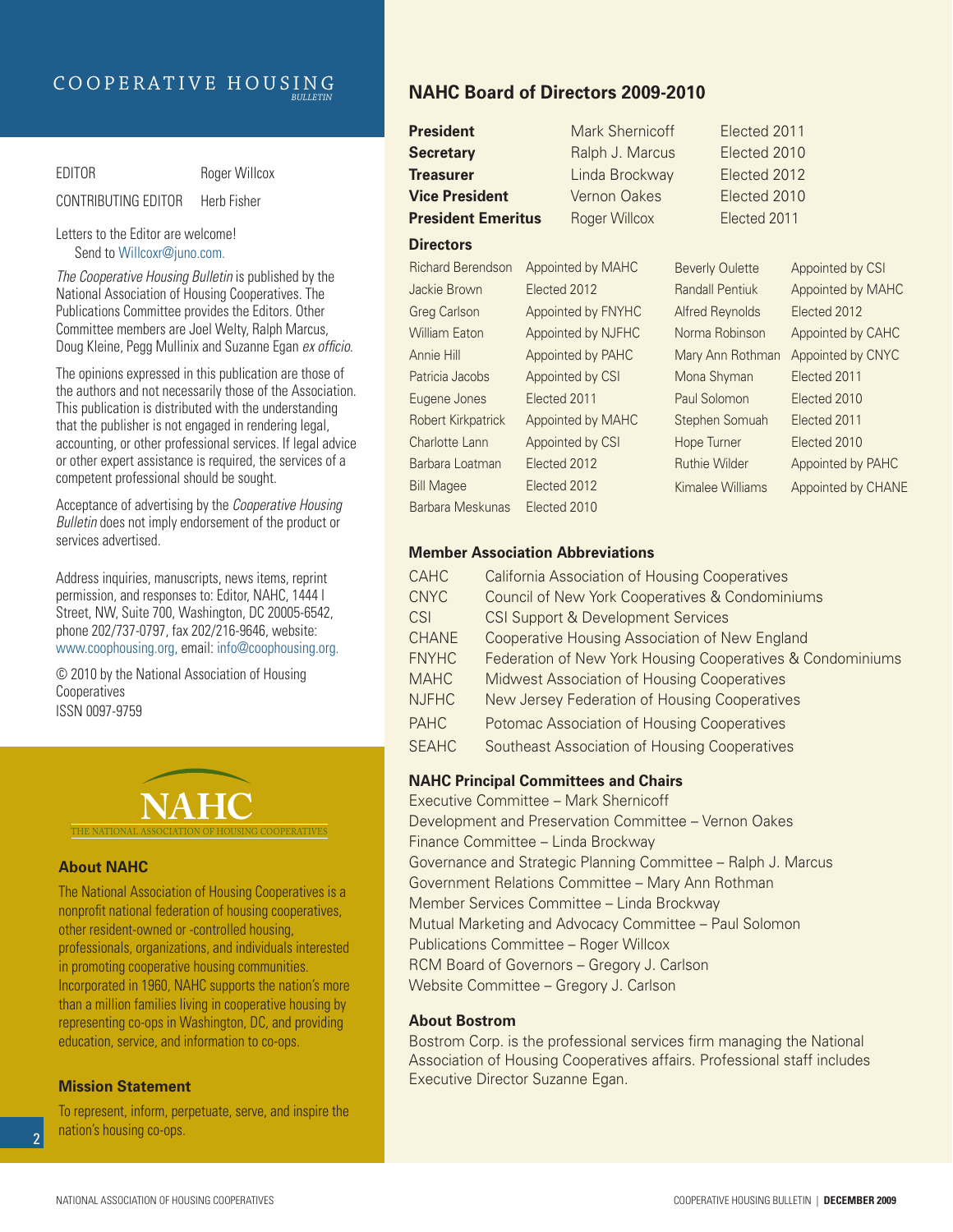<span id="page-2-0"></span>The NAHC Board of Directors held its regular<br>Fall Meeting at the Hyatt Regency Hotel in<br>San Francisco on October 9. With a solid<br>quorum of board members present, the board Fall Meeting at the Hyatt Regency Hotel in San Francisco on October 9. With a solid quorum of board members present, the board reviewed reports from officers, management and 11 board committees. All but one motion that the board approved was by a unanimous vote.

**Dee Ann Walker** from Bostrom management noted that registration at the Annual Conference is about 382 people, including 120 registrants who moved their Houston registration to San Francisco due to Hurricane Ike's forcing a cancellation of the 2008 conference. Twenty cooperatives from the San Francisco area will be in attendance. She urged the committees to meet telephonically to enhance production of committee work. The pharmacy program, which is expected to achieve about a 30 percent savings on co-pays, was discussed at length (see a separate article).

**Linda Brockway,** NAHC Treasurer, submitted a draft review of NAHC finances, which showed expenses were kept within available income. She suggested that changing the NAHC fiscal year to a calendar year would resolve some financial planning difficulties. On *motion made, amended and passed, the fi nancial and dues year will now be the calendar year.*

**Mary Ann Rothman,** chair of the Government Relations Committee, provided a written report on legislative action to make permanent legislation helping veterans become co-op members and making sure cooperatives are fairly treated in the allocation of stimulus funds and grant allocations. She noted that Environmental Protection Agency requirements now call for only people certified to handle lead-based painting handle painting and repairs of buildings constructed prior to1978.

**Linda Brockway** gave the Excellence in Government Committee Report on the "3R" program. A task force, consisting of Greg Carlson, Ralph Marcus and Roger Willcox, was appointed to review the course material.

**Greg Carlson** gave the Website Taskforce Report, and announced the new website is up and running. He recommended that the task force be made a

permanent committee charged with continuing responsibility for the website design and content. *Motions duly made and seconded approved this request and authorized the task force to explore a subscription rate for nonmembers and also explore cost-effective deliveries of information to members*.

**Greg Carlson** also gave the RCM Board of Governors Report. Ten candidates for the RCM designation are to be pinned at the Awards Luncheon. The RCM BOG was confirmed to be no fewer than three or more than seven in number.

**Member Services Committee Report.** The 2010 Annual Conference in New Orleans will be NAHC's 50th, *On motion duly made and seconded, the board approved Puerto Rico as the 2011 conference location.* It was recommended that Ken Odenheim assist in coordinating the Puerto Rico Conference.

**Roger Willcox** gave the Publications Committee Report. A charter for this new committee was approved (see separate article) and a motion "*that it be policy of NAHC that each Regional Association provide a lead person to contribute to the content of the CHB" was also approved.* The committee also is charged with generating press releases and the NAHC library.

**Paul Solomon** presented the Mutual Marketing, an Advocacy Committee Report. Of note is an authorization for the committee to reach out to ROC USA and others in mutually beneficial endeavors.

**Herbert Fisher** reported that the Cooperative Development and Preservation Committee Developer's Forum scheduled for the Annual Conference was not processed in a timely or effective fashion. The statement Eli Broad furnished (see the "Developers Corner" article) was not publicized. Fisher reported on activities of several committee members, who as individuals and not as committee members, are working on several prospective rental conversions to cooperatives. The Committee plans to repeat the Developers' Forum at the 2010 NAHC Annual Conference in New Orleans, and to prepare a "How To Do It" booklet. **chb**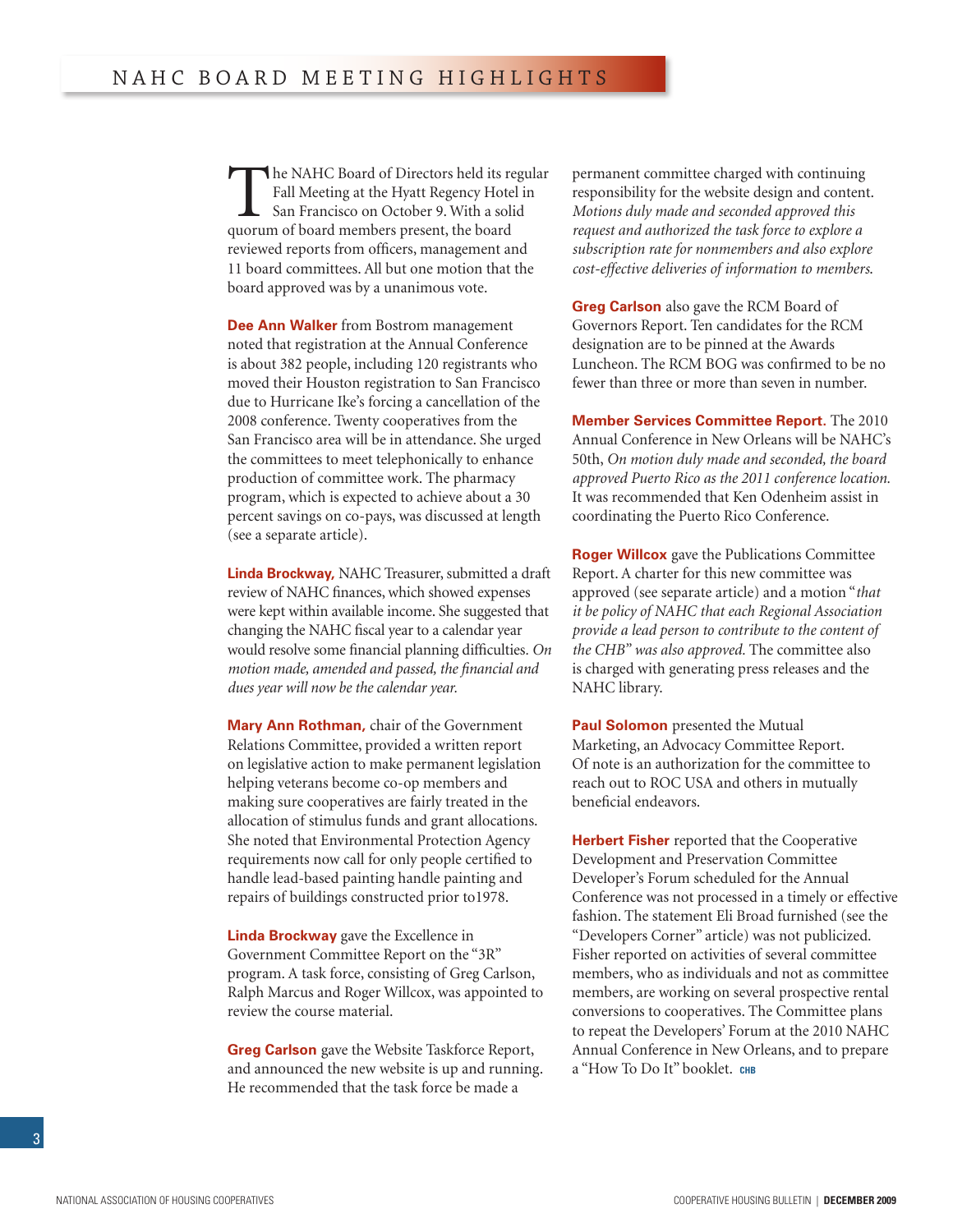#### <span id="page-3-0"></span>**Homebuyer Tax Credit Extended, Expanded**

The National Association of Housing Cooperatives reports that Congress has passed an extension and an expansion of the homebuyer's tax credit, something NAHC has strongly advocated. President Obama was expected to sign the bill on Friday, November 6. Key provisions of the bill are as follows:

- $\bullet$  Tax credit of up to \$8,000 is extended for first-time homebuyers who are in contract to purchase a home by May 1, 2010, and close by July 1.
- A tax credit of up to \$6,500 also is available to homebuyers who have owned their current homes for at least five years.
- The credit is available for the purchase of principal residences costing up to \$800,000 (the prior tax credit did not

set a limit on housing price).

 Income limits for claiming the credit are raised to \$125,000 for individuals and \$225,000 for couples.

A more detailed statement of this Tax Credit is available and will be provided by email to any member upon request. Email the Editor for a copy!

#### **Co-op Board Members Receive Good Neighbor Award**

Two Heritage Park Co-op board members — Said Hakimi and Paulette Spencer — were honored by Rockville, Md., mayor Susan Hoffman and the city council. They earned the city's Good Neighbor Award and were invited to Annapolis (Maryland's capital) to tour the city and the State House.

The annual Good Neighbor Award recognizes citizens whose volunteer efforts protect the environment and beautify the community. Hakimi put in volunteer time on landscape projects and planting flowers. Spencer helped neighbors by taking children to the swimming pool, caring for sick neighbors and generally filling in when people needed help.

Jackie Brown reports that the board of the Rockville, Md., Heritage Park Cooperative expressed its pride in Hakimi and Spencer, because, as they said, "This is just a part of what cooperative housing and living are about."

#### **How May We Serve You?**

The CHB, our *Cooperative Housing Bulletin,* has for the past two years been distributed online. When a new edition of the CHB is ready for distribution, current policy is to notify all NAHC members on the master e-mail address list by e-mail and notify all others by postcard.

This policy makes the CHB immediately available to all members who have computers. But we know that some members would still prefer receiving it by mail, or even by fax. The editors would love to know what you would prefer!

- E-mail with a link to www.NAHC.coop?
- E-mail with a pdf attachment that you can print or save?
- Fax?
- Regular mail?

Please e-mail your preference to info@nahc.coop or fax it to 202-216-9646.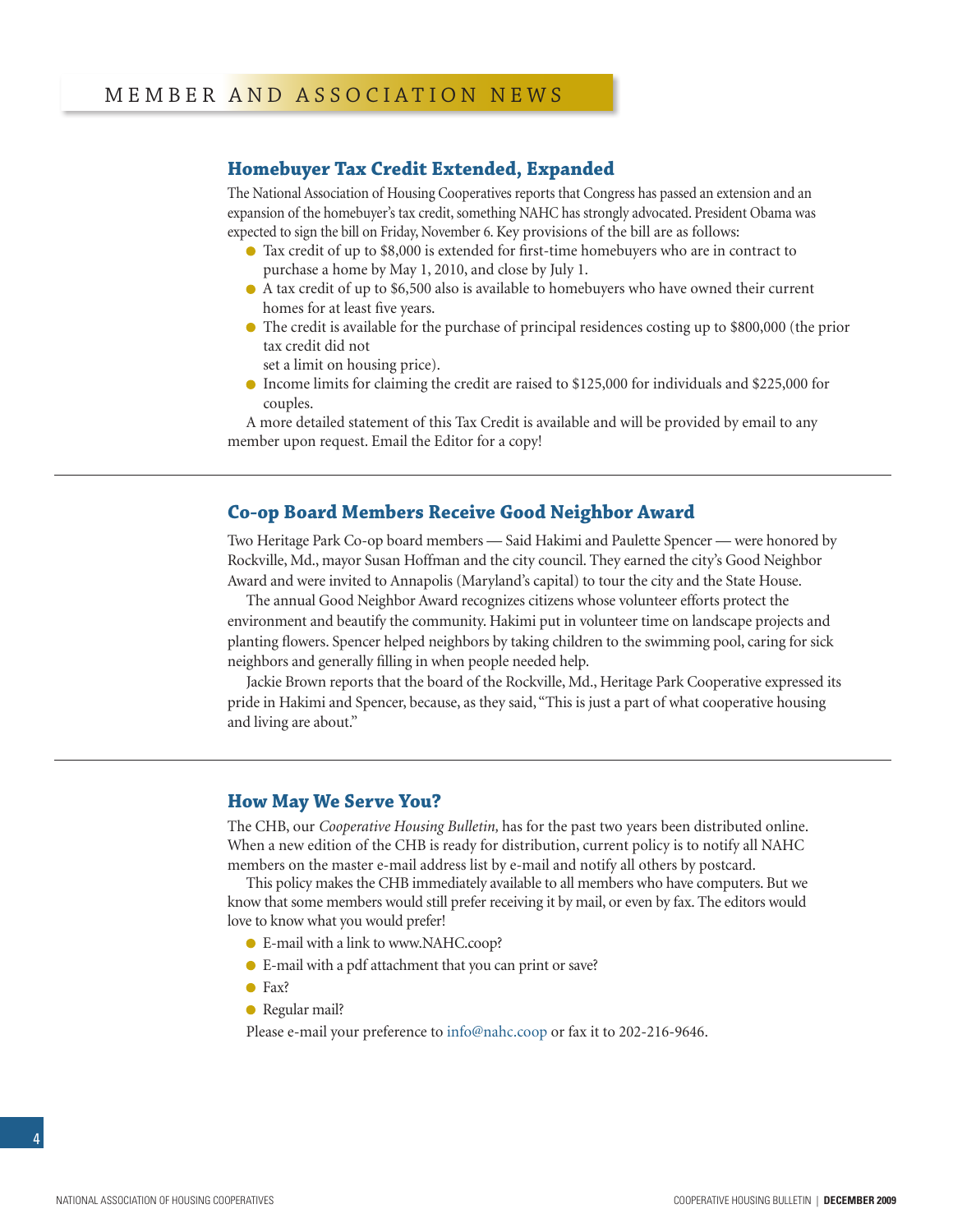# ( **Making Board Decisions Efficiently** )

#### *By Joel Welty*

<span id="page-4-0"></span>**C** ften, board discussions result in many<br>ideas but no clear path. The role of<br>the president or chair is to guide the<br>discussion, ensure that discussion focuses on an ideas but no clear path. The role of the president or chair is to guide the discussion, ensure that discussion focuses on an objective or problem to be solved, that analysis occurs before coming to conclusions and to probe for agreement and disagreement.

Please join me in the middle of a meeting of five board members of Fenn Place Cooperative: Chair Sam, Don, Jane, Trudy and Betty are about to make a decision, using the eight-phase decision-making procedure.

Chair Sam: We thank the Finance Committee for its report. We now come to new business. Yes, Don? Don: Membership meeting in six weeks. Members are too damn apathetic.

Chair Sam: Language, Don; remember our Code of Conduct. Okay. Problem here?

Jane: You remember last year; we didn't get a quorum, had to postpone the meeting.

Chair Sam: Okay, let's tackle this one, in the usual eight phases. First phase, we define the problem here. Betty: I'd say we're the problem, we board members. Trudy: We need more enthusiasm among the members.

Don: Yeah, they want us board members to do all the work.

Chair Sam: Define the problem. What do we want to correct?

Jane: Member apathy, Don's right.

Betty: We've got to get more members out to the membership meeting.

Chair Sam: Now, that sounds like a definition of the problem. Agreed?

Don: Yeah, well, part of the problem. Let's go with it. Chair Sam: Okay. Is anyone opposed to the problem defined as: we need to get more members out to the meeting?

Hearing none, second phase: examine the facts. Chair Sam: Yes, Jane.

Jane: Six people, that's all who showed up for last year's meeting.

Betty: It was snowing, remember?

Don: There was a high school basketball game on. Trudy: Snow didn't keep people from the basketball game. Officer. **Example 5 and Separate 1** and Separate 1 and Separate 1 and Separate 1 and Separate 1 and Separate 1 and Separate 1 and Separate 1 and Separate 1 and Separate 1 and Separate 1 and Separate 1 and Separate 1 and Se

Chair Sam: I remember there wasn't a contest for the two seats on the board. No excitement there. Betty: You know, 6:00 is too early. Most people are still eating supper then.

Jane: Our meetings last too long. No wonder members don't come.

Trudy: People are shy about talking up.

Don: Too damn apathetic, that's what. Nobody cares about anything. If the world were coming to an end, they'd still stay home by the television.

Chair Sam: Okay, I think we've got the facts straight now. Next phase: create a list of alternative solutions. Betty, would you be recorder for us, please? [Betty nods, gets up and goes to the flip chart on the easel.] Chair Sam: Okay. List some solutions. Brainstorm, please.

Don: Tell them we'll evict them if they don't come to the meeting. [Betty writes "evict absent members" on the newsprint.]

Jane: Have one of the kids deliver notices to each townhouse. [Betty write "notices at doors."] Jane: We could give them supper. [Betty writes "supper at the meeting."]

Betty: Dessert, at least. [She writes "dessert."] Trudy: Be sure the sidewalks have been shoveled. [Betty writes "clear sidewalks."]

Don: No one fights for freedom any more, can't even make their way through the snow. [Betty is puzzled, looks to Don, who gestures to dismiss his own alternative.]

Chair Sam: Jane, about supper, could we do it potluck style? [Betty writes "potluck supper."] Jane: Sure. Why not?

Trudy: It's hard to hear in our meeting hall; we need a public address system. [Betty writes "public address system."]

Don: Oh, well, now, next we'll be hiring a symphony orchestra. [Betty writes "hire musicians."]

Chair Sam: Or, hire a comedian. [Betty writes "hire comic."]

Jane: You know what would be nice? Have some of the Fenn Place Co-op children sing for us. [Betty writes "kids' choir."]

Betty: Maybe all of us could sing something. [She writes "everybody sings."]

Chair Sam: Is that the list? Anything else?

Joel Welty has been writing about housing cooperatives since 1960. He served the Foundation for Cooperative Housing as Director of Property Management and as National Information

5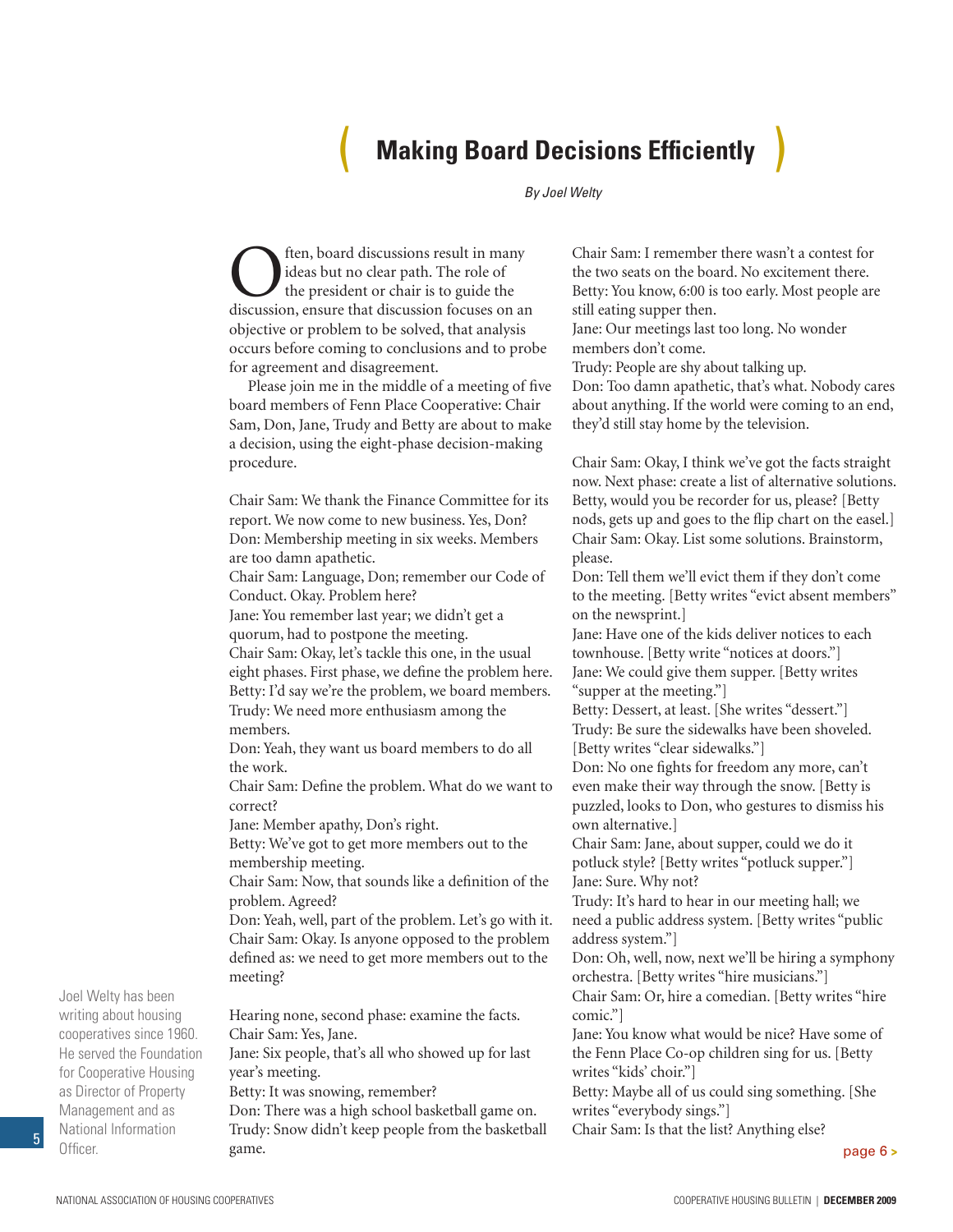<span id="page-5-0"></span>Trudy: Maybe we should have the meeting videotaped, so people could watch any time. [Betty writes "videotape meeting."]

Chair Sam: Okay, that seems to be it. Next phase now: we interpret these several alternatives. Yes, Don? Don: Cross off my eviction of members. I'm just irritated.

Chair Sam: Any disagreement? No? Okay, Betty, cross off "evict absent members." What else? Jane? Jane: Providing supper would be too much money, but I like the potluck idea. It wouldn't cost anything. Trudy: How about people just getting out of work? No time to fix something for the potluck. Jane: Oh, we all deal with that all the time, for church. Fix something the evening before, keep it in the refrigerator and heat it up for the meeting. Trudy: Oh, well, I don't go to church myself. Jane: It works.

#### **The Eight Phases of Making and Implementing a Decision**

- **1 > D**efine the problem or the goal.
- **2 > E**xamine the facts regarding the problem.
- **3 > C**reate a list of alternative solutions for comparison.
- **4 > I**nterpret the alternatives: cost, practicality, etc.
- **5 > S**elect the alternative(s) for action.
- **6 > I**nstruct the person or people who will act.
- **7 > V**erify that the actions are being carried out.
- **8 > E**valuate your decision-making procedures to improve your board's skills in making decisions.

Betty: We'll need someone to organize the potluck, so we don't get all lettuce salads.

Trudy: I'll do it. But I need some help. I can get Aletha, next door to me. She'll help.

Chair Sam: Okay, I see we are easing into the next phase, when we select the alternative we want to act on. We've been talking about music. What do you think?

Jane: My boy, Steve. He's good with his guitar. He'd love to play.

Don: Being volunteered by one's mother is a typical teenage nightmare.

Jane: Pooh. He'd grab the chance, believe me. Chair Sam: I've heard Steve play. Good, all right. I'm for it.

Jane: Ought to have someone to sing with him. Betty: My daughter, Beth. I'll get her to do it. She's kind of sweet on Steve anyway.

Chair Sam: What do you all think? Okay? Betty, Jane, if you two would take care of recruiting our musicians, get them to play something good. No heavy metal stuff, okay? Broadway tunes. Jane: Something we can all sing to, right? Chair Sam: Yeah. Okay, now we've selected a potluck and two musicians. I think our co-op could provide coffee, tea and soft drinks. Objections? Don: Well, are we going to get a public address system? Some of our older members are pretty hard of hearing. Jane: What would it cost? Could we use it in other meetings, events?

Chair Sam: Jane, I'll appoint you as public address system committee of one. Please find out what's available, what it would cost.

Jane: Right.

Chair Sam: If you think we should move ahead and buy it, e-mail all of us so we can think about it. If we all approve, then buy it. We'll formalize board approval at our next meeting.

Don: Still at 6:00?

Betty: Sure. We're eating together so we can all make it then. Will we have more than a single candidate for each of the two board seats coming vacant? Chair Sam: Good point. I'll talk to some members. Maybe I can twist some arms and they'll run for the board. Looks like we've got a decision.

Next phase: will someone put it into a motion for the secretary? It has to serve as our instructions to those who will act.

Jane: Got it. I should find a public address system, subject to board members' approval. Betty and I will recruit our children to provide guitar music and singing. Sam will recruit candidates to run for the expiring board positions. Trudy is to engineer the potluck; we hope with Aletha's help. Sam, of course, will chair the meeting according to our standard agenda. We didn't talk about notices at doors; anybody?

Chair Sam: Yeah, let's do it. I'll take care of it. Jane: Sam to attend to notices at members' doors, within time limits specified in our bylaws.

Jane: Are we going to videotape?

Don: Oh, lord, why?

Jane: I say forget it.

Betty: I think it would be a good idea. Video is best record possible and it can be shown later in the year. Chair Sam: Okay, we have a disagreement. No consensus, so is there a motion to do videotaping? Betty: I move to do videotaping.

[page 7](#page-6-0) **>**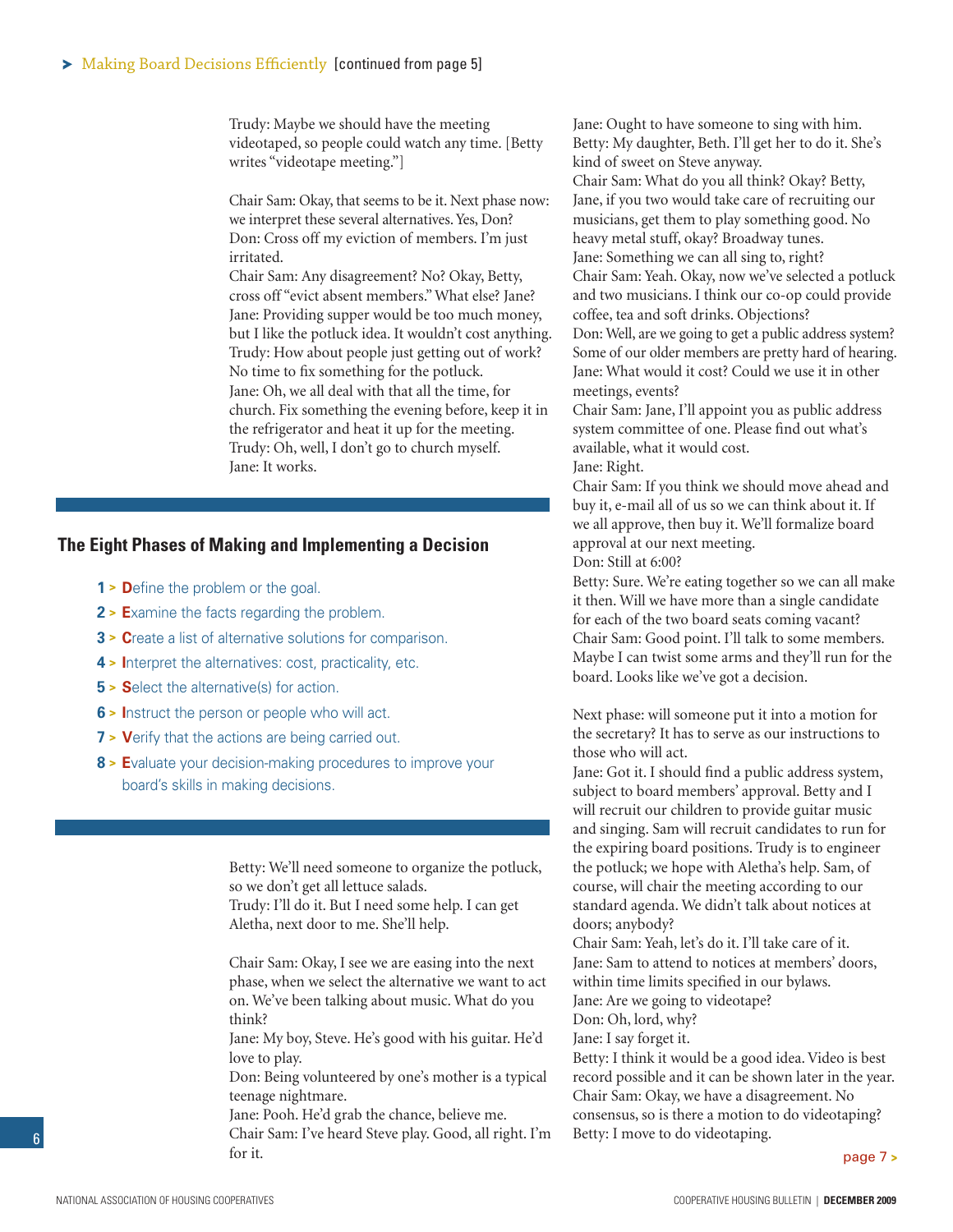<span id="page-6-0"></span>Chair Sam: Is there a second?

Trudy: I think it's a good idea. I second the motion. Chair Sam: Any discussion on the motion. Don't hear any. Guess we have had enough. All in favor? ["Aye" responses from Betty and Trudy.] Opposed? ["Nay" responses from Don and Jane.] Well, we have a tie, so I vote with the nays. No videotaping.

Chair Sam: Now, we've got to attend to the verification phase of our instructions. Betty, would you do that? Check out what each is doing, with the responsibilities assigned. And let each of us know by e-mail what you find, okay? As things happen? Betty: Right. Will do.

Chair Sam: Now, we have a regular board meeting scheduled about a week after the membership meeting. I want to put evaluation of our procedures on the agenda of that meeting. Any objections? Seeing none, it's on the agenda. Thank you all. Good job. CHB

#### **7th Circuit Issues Warning On Discrimination**

A full panel of the Federal 7th Circuit Court of Appeals has reversed its three judge panel which had denied a claim that a condominium association violated a unit owner's rights by removing a mezuzah (a prayer scroll in a container) from the unit's entry door post. It was placed there as a standard Judaic religious blessing of the household and those who enter. The condominium's defense was that it could adopt and enforce rules with respect to not cluttering and placing items in the hallways and on the common area face of doors.

The condominium had argued that removal of the mezuzah did not violate the owner's rights once he had purchased and moved into the unit. The full panel ruled that the owner stated a valid claim and had a right to a trial on the issues.

The lesson for cooperators and cooperative boards is that it is necessary to fully think through the adoption of rules that in any way can reflect or relate to a member's/ shareholder's race, religion, color, national origin,

sex, family status, and in some jurisdictions, sexual preference. The expensive consequences, even if the Condominium or Cooperative wins, can be devastating. See the article in the CHB for Aug/Sep 2008 regarding the Twin Rivers case.

The full panel decision was entered in the case of *Block, et al v. Frishholz, et al,* 7th Cir. No. 06-3376. The case minimizes the impact of an earlier case *Halprin v. Prairie Single Family Homes of Dearborn Park Association,* 388 F.3d 327 (7th Cir. 2004) which had held that the Fair Housing Act did not protect condo owners from any discrimination occurring after they acquired their condos. *The Halperin case had been relied upon by the condominium.*

EDITOR'S NOTE: Recommended reading for cooperators and cooperative boards is *Privatopia* by Prof. Evan McKenzie. Although it deals with abuses in condominium governance, it presents a lesson for cooperative governance.

#### **Publications Committee Charter Amended**

The amended charter of the NAHC Publications Committee (below) was approved by the association's board on October 8. The goals of the Publication Committee shall be to:

- keep our co-op members up to date on events affecting their co-ops;
- **•** facilitate exchange of information among professionals serving co-ops;
- build pride and understanding about co-op housing among members;
- **e** encourage cooperation among members;

*Thus facilitating participation in the affairs of local co-ops, associations of co-ops and within the National Association of Housing Cooperatives through periodicals, the NAHC website, e-mails and other forms of communication deemed appropriate, and improving the governance skills of co-op leaders;*

In addition, the Publications Committee shall seek to develop products for NAHC to sell to member cooperatives, individual members, government officials, housing professionals and other interested parties.

#### **NAHC Publications Committee**

Roger Willcox, Chair Herbert H. Fisher, Esq. Doug Kleine Ralph Marcus Pegg Mullinix Joel Welty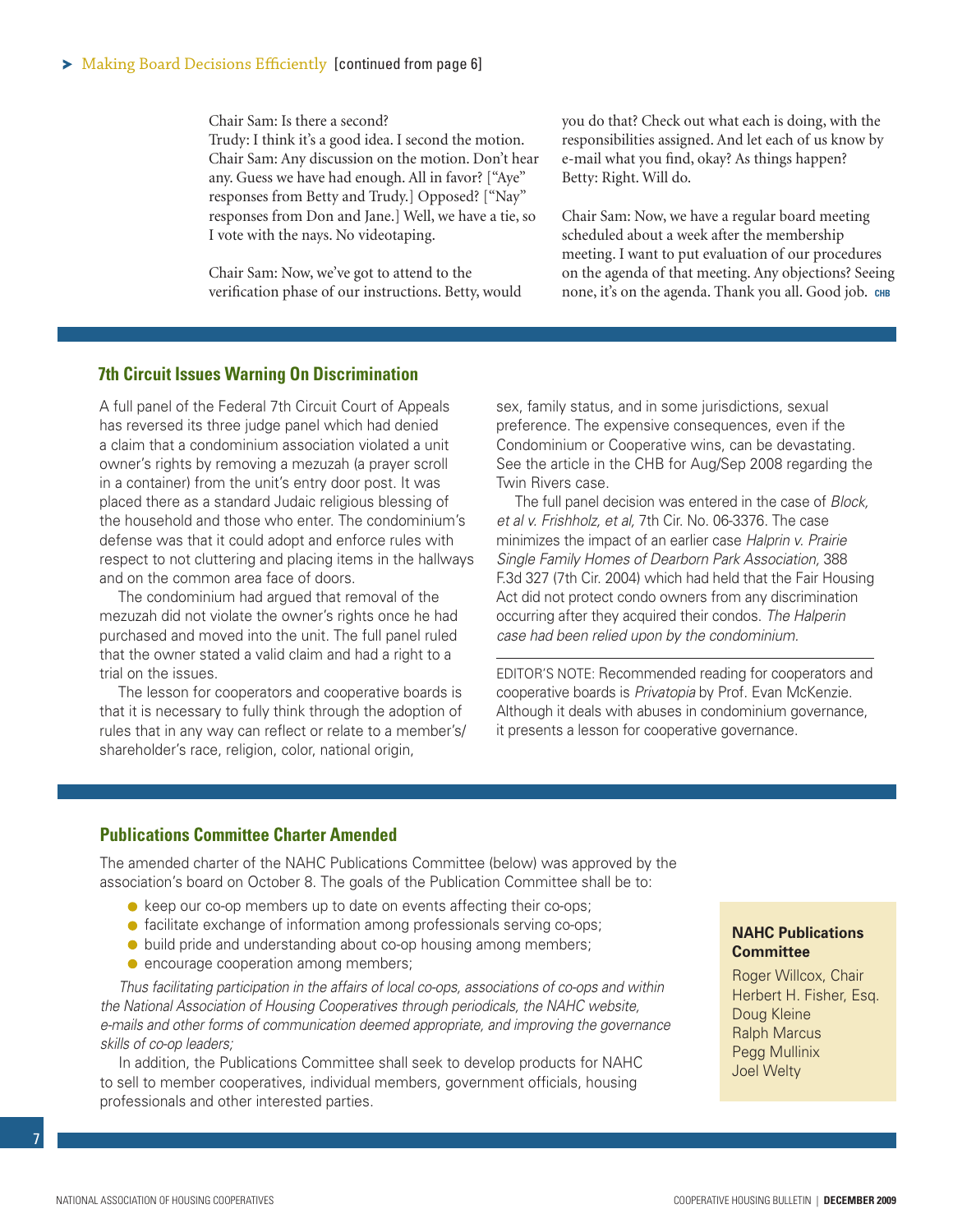# <span id="page-7-0"></span>**Succession Planning for Board Leadership**

*By Ralph J. Marcus*

**Who will be the next member of your cooperative to be the "leader" of the Board of Directors? How will he or she be chosen? How will he or she be evaluated and elected or appointed? What vision of the future will the next leader have? How will you know whether or not the next leader's vision will lead you on a path of continuing success?**

**…what happens when board members are not re-elected or are no longer able or want to continue in the capacity of representing the interests of the member shareholders?** 



Marcus is an NAHC Board and Publications Committee member, currently serves as the NAHC Board Secretary and Chair of the NAHC Governance and Strategic Planning Committee and is a professional co-op property manager.

**M** any of the trusted leaders of cooperative<br>housing communities, such as board<br>like are those who are either long-term member housing communities, such as board members, committee members and the like, are those who are either long-term member shareholders or "seasoned" members of the community. But what happens when the wise, longtrusted, seasoned board member has had enough, wishes to vacation for significant portions of the year or just wants to relinquish the responsibility? Like so many cooperative housing communities across the country, perhaps your own cooperative might have to cope with the problem of leader succession in the not so distant future.

Excellence in governance, which is the Board of Directors achieving an optimal level of operational efficiency, doesn't happen by mistake. All too often a cooperative board and its membership rely on the wisdom, experience and talent of a very few, sometimes even just the one, to keep the organizational structure of the cooperative's operations on a path of success. But what happens when board members are not re-elected or are no longer able or want to continue in the capacity of representing the interests of the member shareholders? To truly obtain excellence in governance, a carefully thought-out plan needs to be developed.

#### **Begin With a Strategic Plan**

Begin with the development of a strategic plan — a plan that sets forth the future goals of the corporation. A well-defined strategic plan includes a variety of goals, be they financial goals, physical improvement goals or membership educational goals. All of the categories of future planning typically include 1) the annual procedure and outcome of the budget development and approval processes, 2) the periodic designation of committee functions and 3) the vision of the board.

Although all cooperatives develop budgets and select committees, cooperative boards often overlook the planning for, or vision of, the future composition of the board and the leadership positions of those who provide critical service and guidance to the cooperative corporation. Examine the third category cited above — the vision of the current board members as it relates to the future planning for cooperative leadership.

The board of every cooperative is charged with the fiduciary duty to maintain, protect, defend, improve and care for the interests of the corporation's member shareholders as a group. In doing so, the board needs to set aside time preferably during a board retreat — to engage in strategic planning for the succession of the board members and the succession of the employees who provide leadership and management services.

Succession planning is determined mostly by the personalities and the attitudes (okay, nicely trying to say "egos") of the current board members. To complete the succession planning for the board and the cooperative's leadership, check all egos at the door while you do an honest assessment of the strengths and weaknesses of board leadership and create a successful plan.

So you're saying to yourself right about now, "We can hardly get enough members to run for the board and take care of the business at hand, let alone plan for those who will one day take over the positions on the board." Or you may be saying, "Oftentimes I wouldn't trust some of the members that run for the board to represent my interests." Very understandable if you are in that position. But please do understand the fact that you are in that position and hold that view because your predecessors, or even, quite frankly, you, didn't plan for the future of the board's composition some time ago.

The goal of succession planning is to attract, educate and create trust in those who will serve on the board when you, and/or your fellow board members, no longer serve the members. Creating a successful succession plan requires special attention, significant thought and careful planning.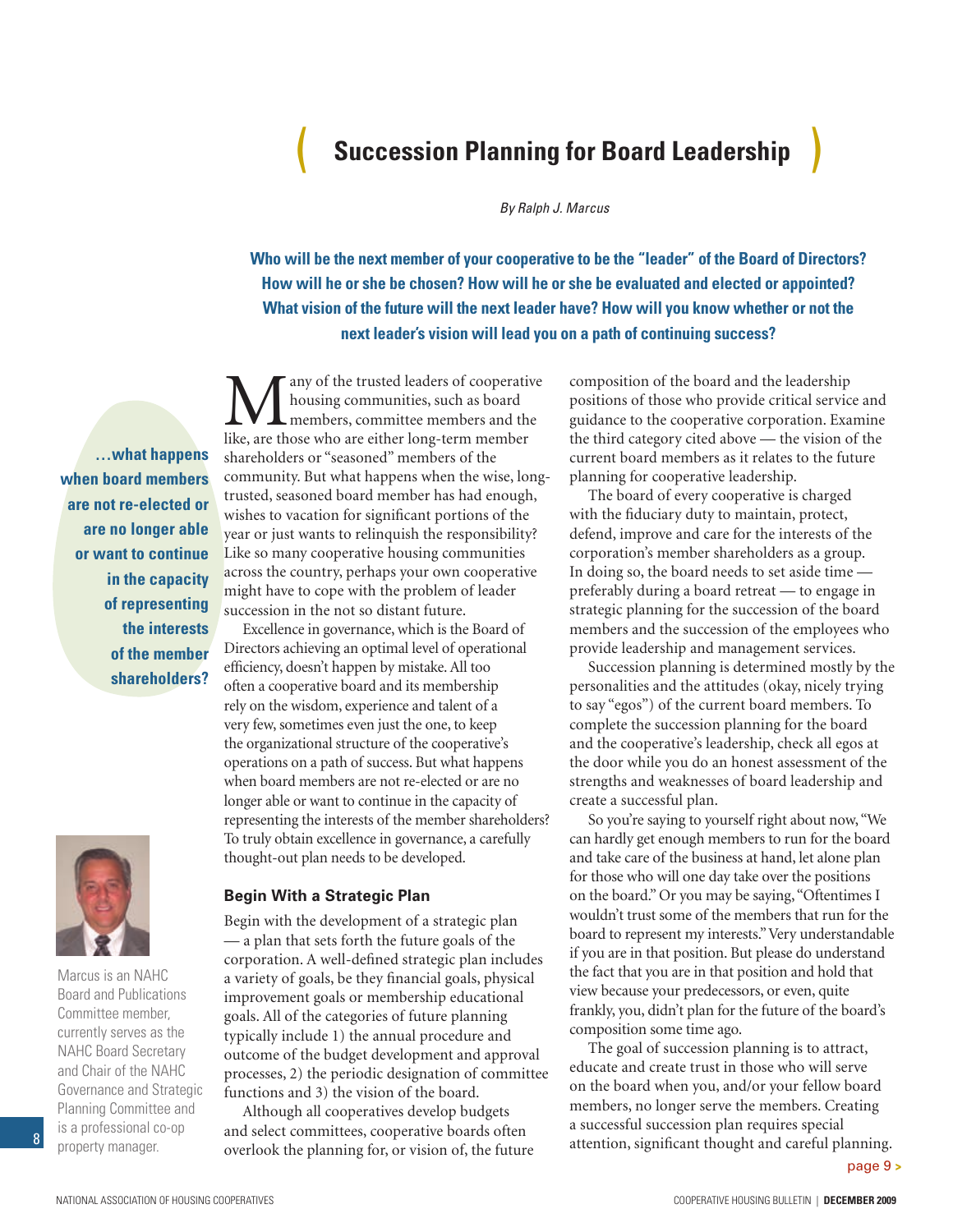#### <span id="page-8-0"></span>**Finding New Board Members**

So where does one find future board members (other than those who seek election when their only, or most significant, goal is just to unseat a current board member)?

Many successor board members are elevated from committee chair or committee/task force assignment positions, particularly from a Finance Committee or a House and Grounds Committee, or even sometimes from a Social Activities Committee. It's hoped that the experience gained from serving as a committee chair will have adequately prepared a person to be a ready-to-function board member if elected to serve the membership.

Consider the value of an Advisory Committee charged by the board to provide general advice on any issue under board scrutiny on an ongoing basis. Boards usually find advisory committees take the view of speaking for the members' interests from a different perspective. Boards can get fresh insights from a vocal Advisory Committee. Equally important, Advisory Committee members are learning the functions, duties and processes of the board, which prepares them for possible future service as board members. If a member of the cooperative has an opportunity to sit on a Membership Advisory Committee for a year and observe and provide counsel to the board on many topics, he or she will be well-suited to serve as a future board member. The board, on the other hand, should take seriously the Advisory Committee's views and adopt them when board members judge those views to be practical. The last thing you want is to have the Advisory Committee at odds with the board.

Another source of volunteers is new members. Let succession start at the beginning and use the interview and orientation processes to identify members who may be future leaders. Ask questions about their past service on the boards of PTAs, Boys & Girls Clubs and other community service organizations. New members are eager to get involved and meet new people, but also want to take the time to understand the co-op. So use this source to fill up committees and then keep tabs, including asking committee chairs to evaluate their members once a year.

Remember, the goal of succession planning is not necessarily to get like-minded members elected to the board. The goal of succession planning is to create a specific process that will teach, train and educate members of the cooperative on the duties, responsibilities and functions of the board, so that if he or she is elected to the board, he or she will have some capacity to step into this new role of responsibility and bring to the table a reasonable background of information and experiences to better serve the constituency of members.

This training and education program works when implemented against the backdrop of keeping all co-op member-owners well-informed and in communication with the board. You need members who understand the co-op's problems and capabilities. While you don't want naysayers and negative nannies who don't understand what's going on, neither do you want a board that doesn't test ideas by debating them. Fresh problems will require fresh thinking to keep alive the principles and goals of your co-op. CHB

# **RCMs: Do We Have Your Email?**

NAHC develops new and improved communication pieces for all its constituents. This quarter focuses on the Registered Cooperative Managers (RCMs). Do we have your email address? We want to make sure that you are receiving the RCM newsletters and other pertinent mailings. Call the NAHC office at (202) 737-0797, or email to info@nahc.coop with your email address or any updates to your contact information.

**The goal of succession planning is to create a**  specific process that **will teach, train and educate members of the cooperative…**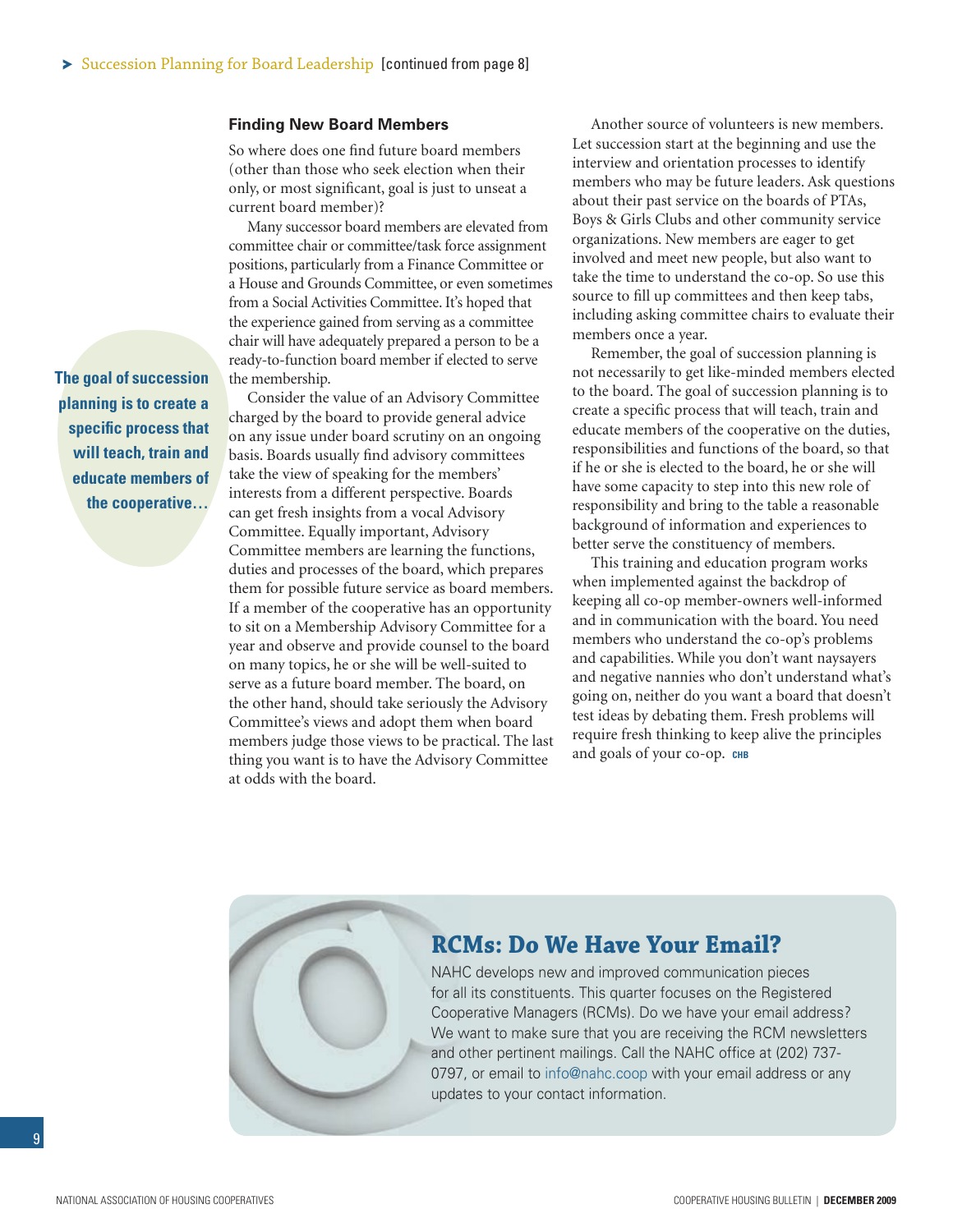#### <span id="page-9-0"></span>**THE COOPERATIVE DEVELOPERS' CORNER**

NAHC'S MEMBERS include formerly and currently active individuals interested in establishing more housing cooperatives. They agree that properly organized and supported housing cooperatives provide "better housing for less money" than comparable rental or individually owned housing. This "Corner" is open to their contributions.



Roger Willcox, National Association of Housing Cooperatives' President Emeritus; and editor of the Cooperative Housing **Bulletin** 

10

# **Creating Complete Cooperative Communities**

*By Roger Willcox, On behalf of NAHC's Development and Preservation Committee*

## **Kaufman and Broad, we called it "K&B," has a special place in the history of large scale development of housing cooperatives in the United States.**

To understand why, we have to go back to<br>1950 when the National Housing Act was<br>amended by adding Section 213. This sec<br>authorized the Federal Housing Authority to ins 1950 when the National Housing Act was amended by adding Section 213. This section authorized the Federal Housing Authority to insure market interest-rate mortgages, amortized over 40 years, for housing cooperatives.

Section 213 made it possible, for the first time ever, to get financing for housing cooperatives all across the United States. The Cooperative League of the USA, the Housing Committee of the AF of L and CIO, and the Foundation for Cooperative Housing were among the sponsors of the new law. David L. Krooth, legal counsel for the War Housing Administration, helped write Section 213 and get it adopted.

Two years later, in 1952, the trustees of the Foundation for Cooperative Housing decided it was time to set up a not-for-profit subsidiary, FCH Co., later called FCH Services Inc. or simply "FCH," to develop demonstration cooperative housing projects. I was hired as its general manager. I was an MIT graduate city planner who had helped organize a housing co-op, was living in it and was already a trustee of the foundation.

Eight years later, FCH had managed to organize more than 20 co-ops, most of them conversions of existing or proposed rental housing. Some were sponsored by a membership group, but most were sponsored by trustees of the Foundation for Cooperative Housing. We were especially active in Michigan, where we had completed one conversion and were working on a dozen more. A few involved new construction.

All that changed when K&B got involved. Its energetic and innovative founder, Eli Broad, was looking for a way to build thousands of houses. That could lead to major cost savings per dwelling unit and a much bigger market for housing. Mr. Broad had his staff contact me to see if we were interested in organizing cooperatives to buy whole cooperative communities! His lawyers worked with me and our legal counsel, Dave Krooth, on how it could be done.

In 1961 Mr. Broad was ready. He invited me to

spend an afternoon in his limousine, looking at several sites he had optioned, each big enough for a whole co-op community. After looking at a dozen sites in the Detroit suburbs, we agreed on four. Mr. Broad then had his architects and engineers work with us in designing each site, its co-op community facilities and unit plans. We made sure that what we had learned about housing co-op communities over the past 10 years was incorporated in the plans.

Within two years, we organized four new coops to buy townhouse communities averaging 200 dwelling units each. K&B then bought the sites, paid all development and FHA financing costs, and built a cluster of four or five model townhouses close to each co-op site. After all contracts were in place, FCH staff handled all sales and coop organizing work, with foundation trustees sponsoring and serving as the initial corporate directors and officers. When enough qualified members were signed up, the co-op corporations took title and FHA-insured mortgage loans were issued to pay all expenses. K&B then built London Townhouses, Boston Townhouses, Williamsburg Townhouses and New England Townhouses.

Over the next six years, we organized co-ops that bought many more whole communities, developed in this fashion and built by K&B, thus providing housing for a total of more than 5,000 co-op homeowner families. Even more important, K&B competitors quickly got into the act and during those six years we organized co-ops to buy from other developer-builders "cooperative communities" in Michigan, other states and Puerto Rico, providing homes for an additional 15,000 coop homeowner families.

By 1970 FCH was organizing cooperatives owned by more than 8,000 co-op homeowner families per year.

Eli Broad went on to become a billionaire. He and his wife are now active in a new career — the Broad Foundation.

Look them up on the web!

His September 28, 2009, statement on Creating More Affordable Cooperative Housing is found on page 11 of this issue. CHB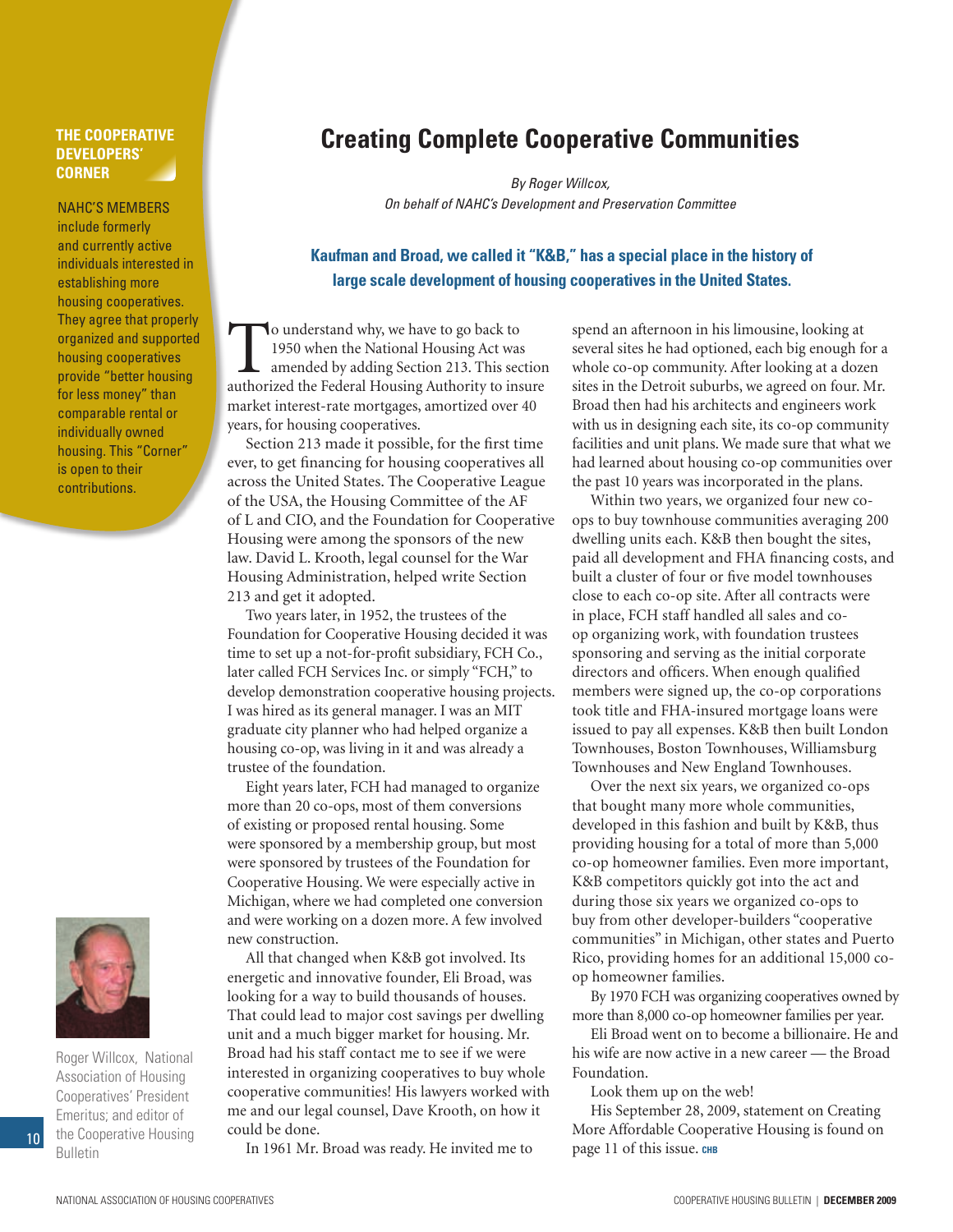**I first heard about housing cooperatives while establishing Kaufman and Broad as a large-scale developer of singlefamily homes in Michigan in the late 1950s.** 

# **Statement by Eli Broad as presented to the 2009 NAHC Convention in San Francisco**

<span id="page-10-0"></span>s one with years of experience<br>in building housing, I welcome<br>reminder of work we did in building r in building housing, I welcomed Roger Willcox's call and his reminder of work we did in building more than 5,000 dwelling units of cooperative housing during the 1960s. I'm glad to hear all those housing cooperatives have survived and most of them have paid off their FHA-insured 40-year mortgages and are members of the National Association of Housing Cooperatives.

I first heard about housing cooperatives while establishing Kaufman and Broad as a large-scale developer of single-family homes in Michigan in the late 1950s. We bought suitable tracts of land, built model homes without basements to keep the costs down and conducted sales programs leading to the sale of homes to individual homebuyers. It was a good business and we soon were selling hundreds of houses every year.

In 1961 we decided to look into housing coops because we saw in them a way to build whole communities of townhouses in presold sections of 50 to 100 houses. Excellent FHA financing for cooperatives was available. A few cooperatives had already been organized in Michigan by FCH



Services Inc., the operating arm of a nationally recognized nonprofit, the Foundation for Cooperative Housing. We contacted Roger Willcox's organization, FCH, learned more about housing cooperative requirements, bought suitable tracts of land, built models and offered complete packages of land, plans and financing for sale to cooperative corporations sponsored by trustees of the Photo courtesy of The Broad Foundation

foundation and organized by FCH Services Inc.

After successfully completing four pilot projects in the Detroit area with a total of some 800 dwelling units and selling them to cooperative corporations organized by FCH, we built many more such projects in several states during the 1960s.

Since the need for affordable housing is even greater today, maybe the time has come when what we did in the 1960s can serve as a model for building a new generation of cooperatively owned housing communities!

Thanks for giving me an opportunity to remind members of the National Association of Housing Cooperatives at their 2009 Annual Convention in San Francisco about this success story, which was a win-win one for all concerned. снв



**An earth sheltered single family home built by Davis Caves Construction Company, near Kalamazoo, Michigan.**

**Sylveron: Proposed New Co-op Concept**

The Michigan Alliance of<br>Cooperatives' Executive<br>Joel Welty presented<br>a proposal to officials of the Cooperatives' Executive Joel Welty presented a proposal to officials of the Clare County, Mich., Council for Decent, Affordable, Safe Housing (DASH) to establish Sylveron Cooperative in their area of concern. The proposed housing cooperative would be affordable, with resale prices limited when members wish to

move out and sell their memberships.

The housing would employ the latest energy conservation technology, which is referred to as "earth sheltered"; that is, earth-bermed and

with 3 feet of earth on the roof. Welty showed photographs of his earth-sheltered home and documented how little energy is used to heat the home, pump and heat water, cook food and run appliances and computers.

Sylveron Cooperative also would function as a business incubator, enabling members to establish micro-enterprises on site. Among the co-op's planned services is a fully licensed community kitchen, where members could preserve food for sale in the co-op's store.

Welty offered to work with DASH in preparing applications for grants for the project.

DASH's major concern at the moment is trying to assist homeowners who are being evicted for inability to make monthly mortgage payments. **CHB**